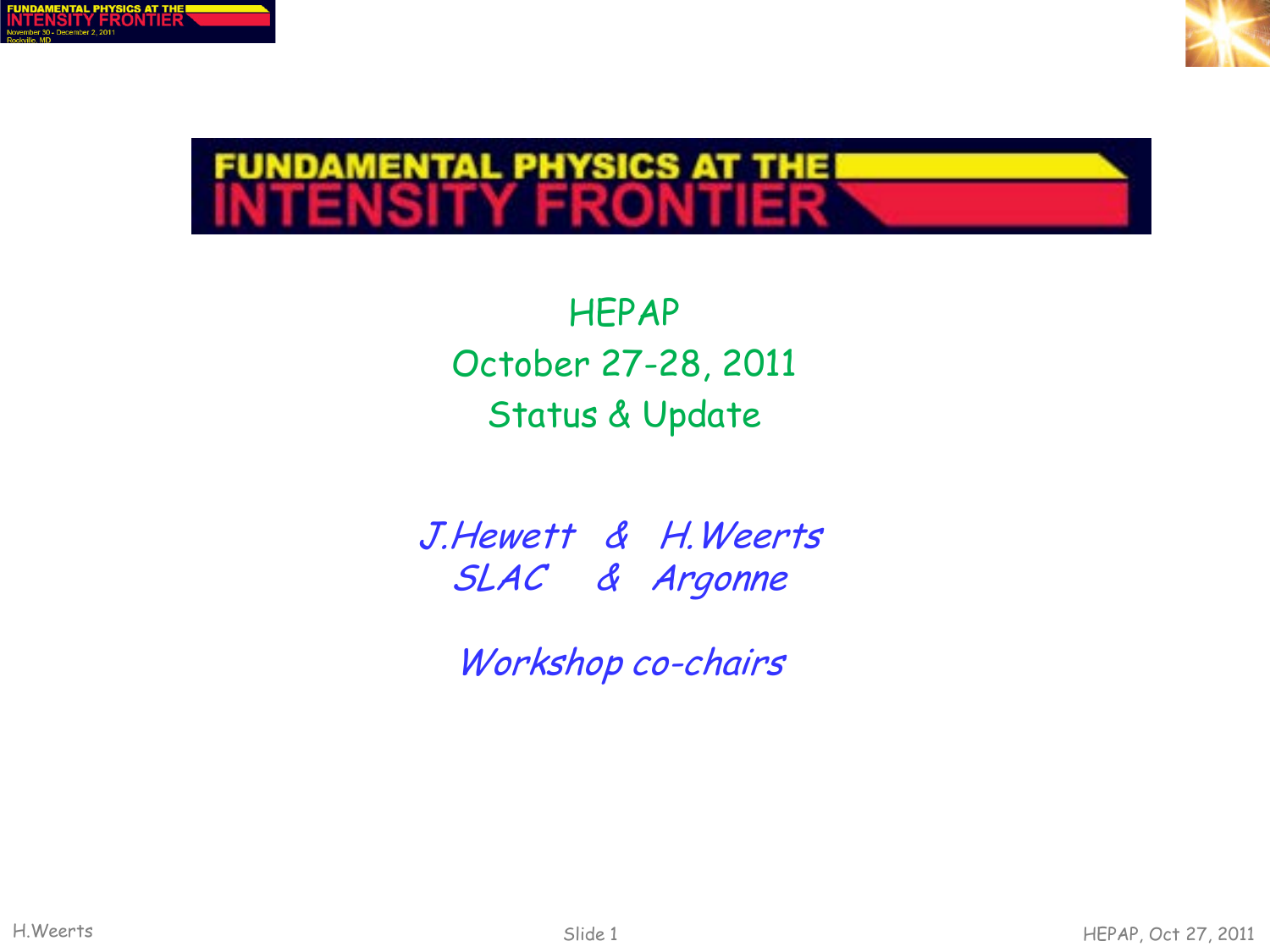### INDAMENTAL PHYSICS AT THE<br>ITENSITY FRONTIER

### To: J. Hewett & H. Weerts August 8, 2011

Particle physics is frequently characterized as addressing three frontiers in fundamental science; the energy, intensity, and cosmic frontiers. Intensity frontier experiments are those that search for new phenomena by probing rare processes or performing extremely precise measurements of known processes. The facilities that enable this program often require intense particle beams and precision detectors. Searches at the intensity frontier are complimentary to those of the other two frontiers and are part of a three-pronged experimental program that is needed to explore the quantum universe.

The Office of High Energy Physics wishes to identify the most exciting opportunities to carry out experiments on the intensity frontier for our future planning. I request that you organize a workshop to:

- identify these opportunities,
- explain what can be learned from such experiments,  $\bullet$
- determine which experiments can be done with current facilities and technology,  $\bullet$
- determine which experiments require new facilities or new technology to reach their full potential, and
- produce a final report documenting the results of the workshop

The workshop will be inclusive and open to as wide as possible representation from the entire field of particle physics as well as closely related fields, so that the best ideas can be identified and evaluated by a broad cross-section of the community.

We expect the workshop to be held in the Washington, DC area later this year. We would like to receive the workshop report within 2 months of the close of the workshop. This report will be a valuable document to assist our office in developing an implementation plan that addresses the compelling science of the Intensity Frontier, and hopefully will also serve as a valuable resource and reference for the community.





### **Simple goals:**

- **1. Document ( in one coherent document) the physics /science opportunities at the Intensity Frontier.**
- **2. Identify experiments and facilities needed for components of program**
- **3. Demonstrate that community is interested/wants to do the Intensity Frontier physics**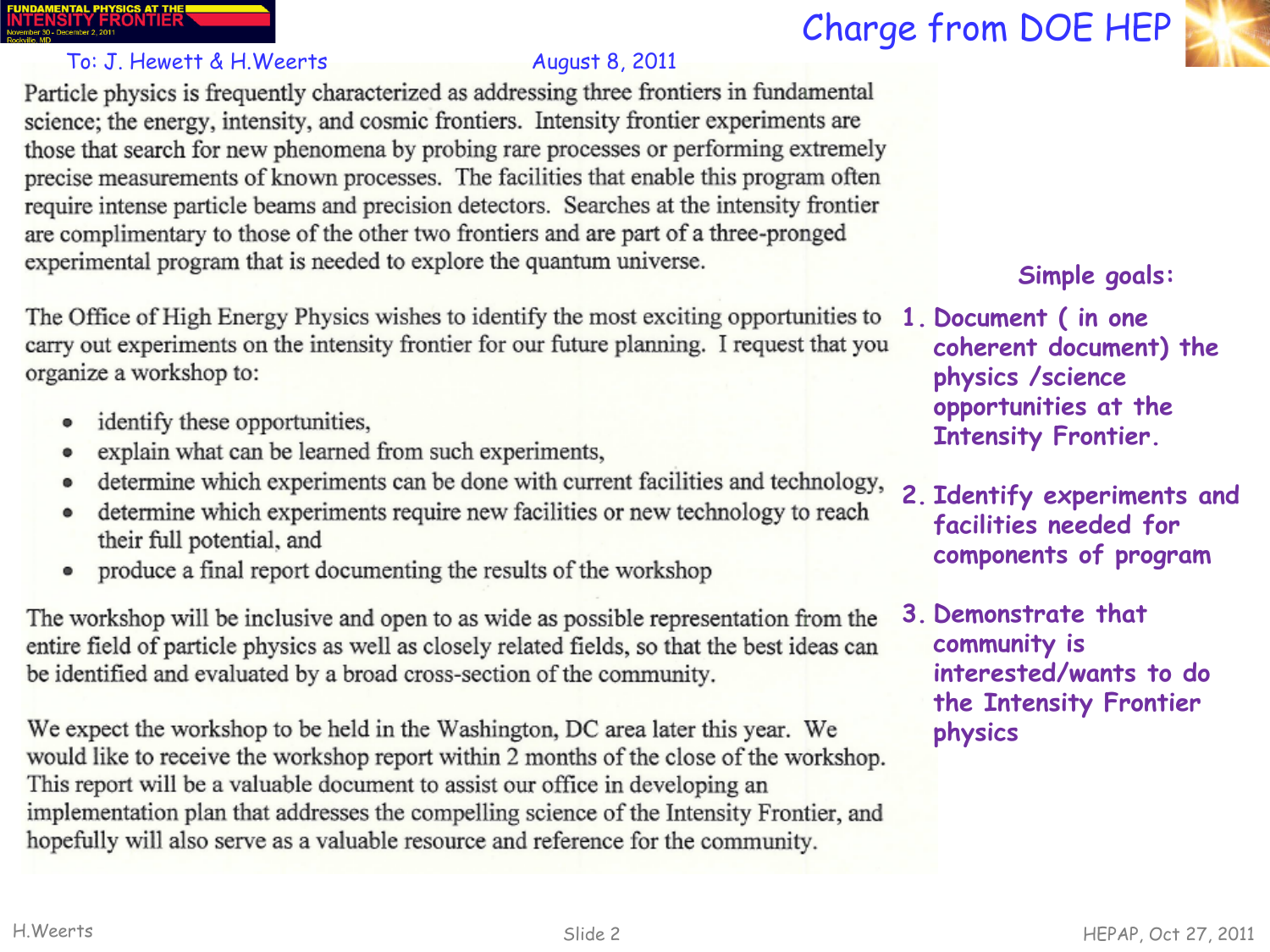

### HEP and the frontiers



### Good representation of HEP



### as long as they are all together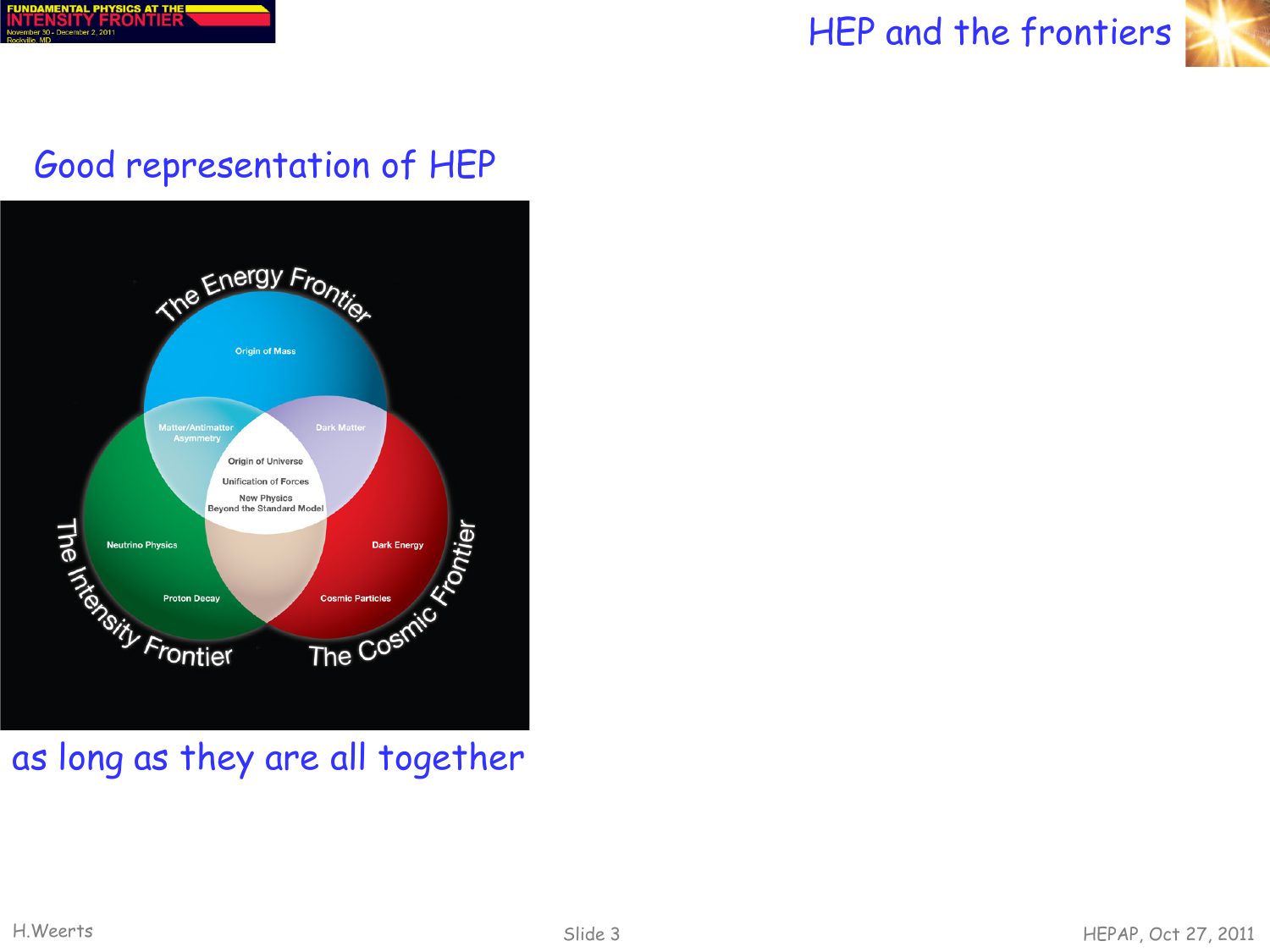|                                                  | FUNDAMENTAL PHYSICS AT THEI |  |
|--------------------------------------------------|-----------------------------|--|
|                                                  | <b>INTENSITY FRONTIER</b>   |  |
| November 30 - December 2, 2011<br>Daalasiila MD. |                             |  |

### HEP and the frontiers





### as long as they are all together

# Struggled with definition of Intensity Good representation of HEP Frontier & still are somewhat



This exercise separates Intensity Frontier, trying to define its "science"---- there are no clear boundaries in science. Also bring in Nuclear Physics.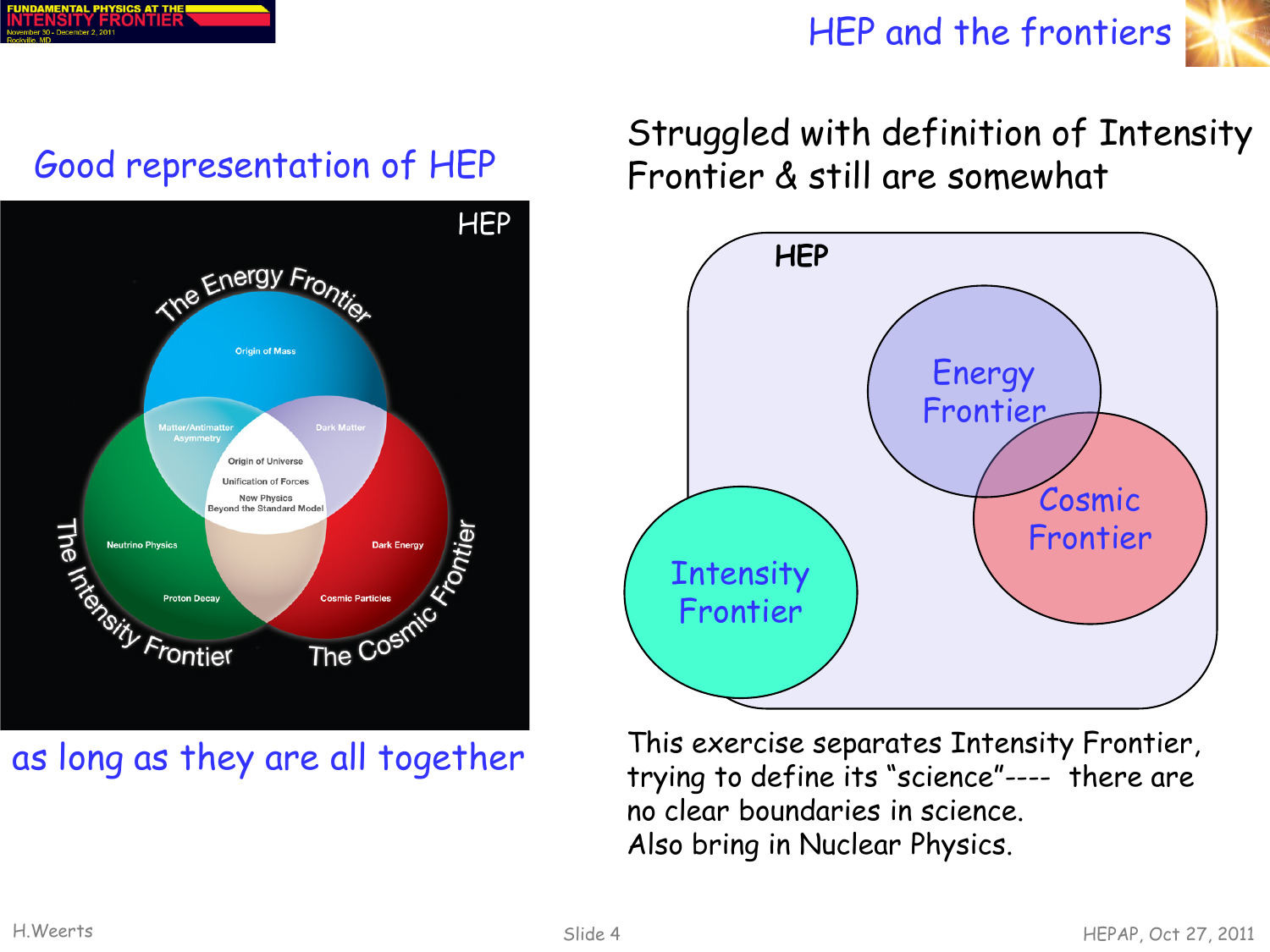



In line with the 2008 P5 report which coined the term, we came up with the following definition for the scope of Intensity Frontier for this workshop:

"The Intensity Frontier are those experiments/facilities that measure properties of leptons and quarks with a precision that allows probing contributions from fields not present in the Standard Model .

Since nucleons, nuclei, atoms consist of leptons/quarks and if you have Standard Model predictions for them, they are automatically included. "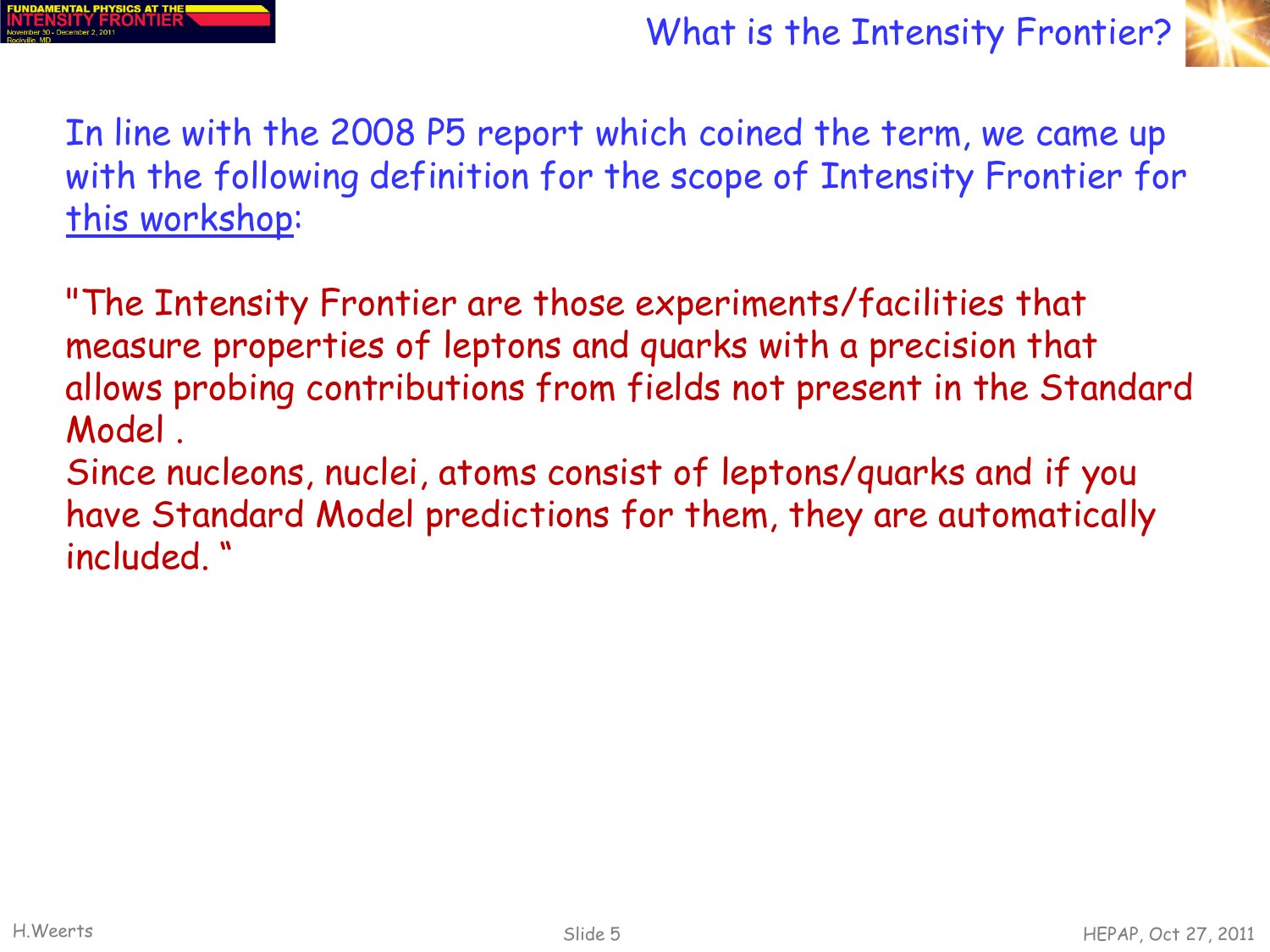

Items considered & not part of workshop ( people have asked)



The SM Higgs once discovered ( or something at LHC )

- Precision studies of Z boson
- Studies of nucleon/nuclei structure

Example: spin structure of nucleon

Exception: ν cross sections , A dependence etc Needed to study neutrinos

"Other" science & technology enabled by a facility that is part of the Intensity Frontier

Example: Accelerator Driven Systems (ADS)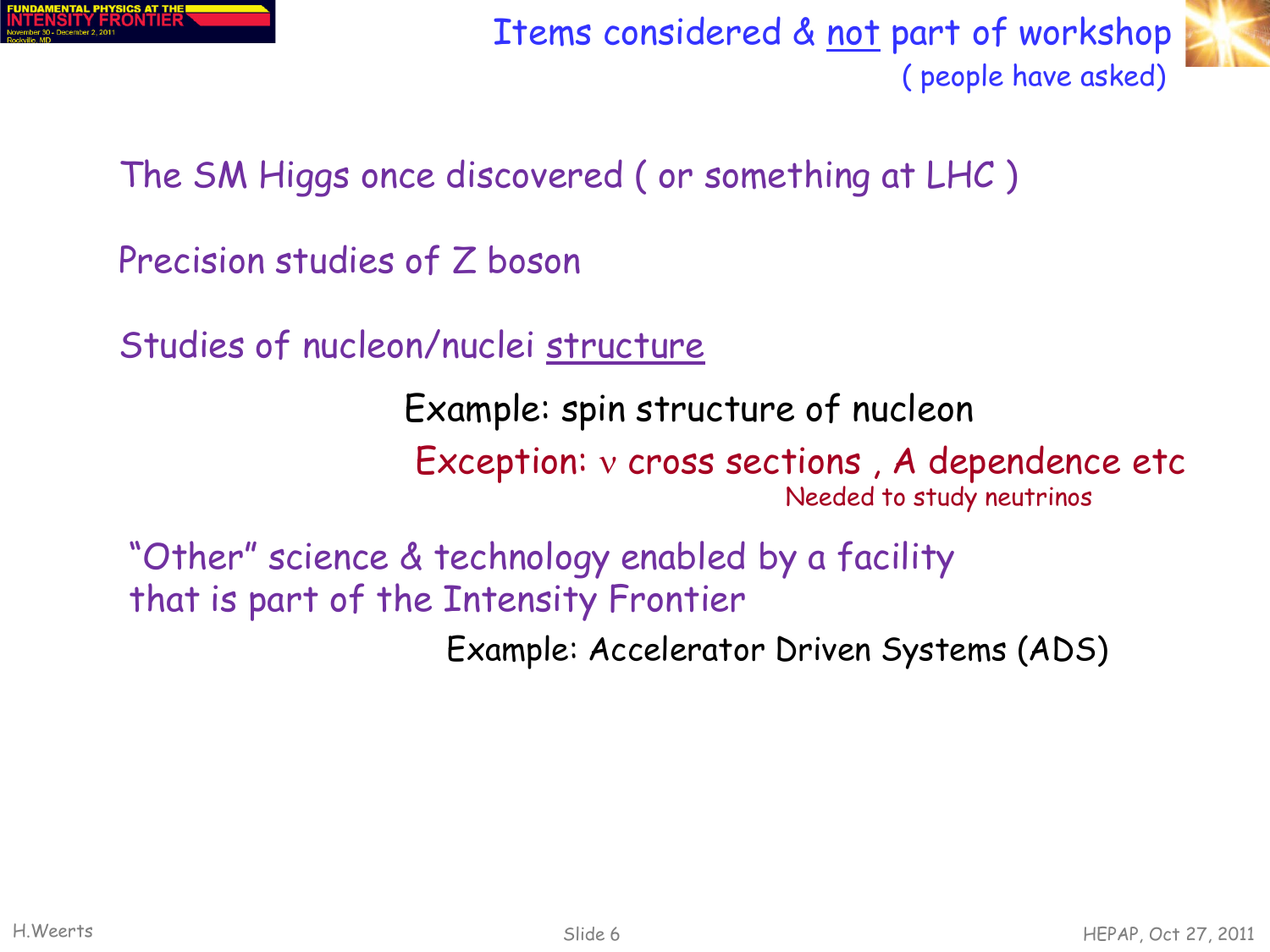| FUNDAMENTAL PHYSICS AT THE I                    |  |  |
|-------------------------------------------------|--|--|
| <b>NTENSITY FRONTIER</b>                        |  |  |
| lovember 30 - December 2, 2011<br>saan dina 110 |  |  |

Really:

"The Intensity Frontier Workshop" exercise



Through working groups, meetings, workshops over October & November 2011 identify physics opportunities & needed facilities at the Intensity Frontier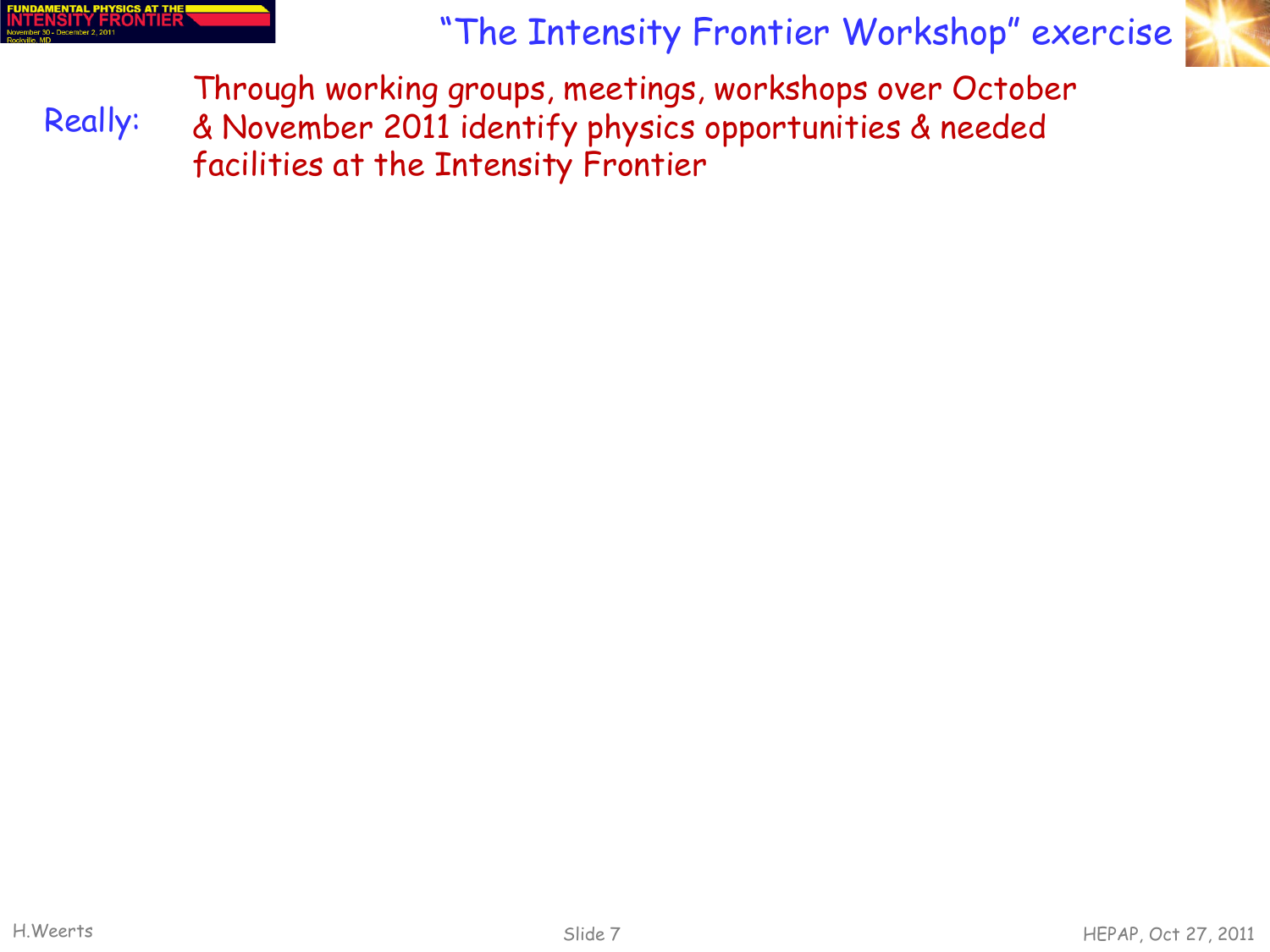| FUNDAMENTAL PHYSICS AT THE!                     |  |
|-------------------------------------------------|--|
| <b>INTENSITY FRONTIER</b>                       |  |
| November 30 - December 2, 2011<br>maaladiis 11m |  |

"The Intensity Frontier Workshop" exercise



Really: Through working groups, meetings, workshops over October & November 2011 identify physics opportunities & needed facilities at the Intensity Frontier

| <b>Topic</b>                                        | <b>Experiment</b>                              | <b>Theory</b>                                     | <b>Observer</b>                    |
|-----------------------------------------------------|------------------------------------------------|---------------------------------------------------|------------------------------------|
| <b>Heavy Quarks</b>                                 | Joel Butler,<br><b>Jack Ritchie</b>            | <b>Zoltan Ligeti</b>                              | <b>Ritchie</b><br><b>Patterson</b> |
| <b>Charged leptons</b>                              | <b>Brendan</b><br><b>Casey</b>                 | Yuval<br><b>Grossman</b>                          | Aaron<br><b>Roodman</b>            |
| <b>Neutrinos</b>                                    | Sam Zeller,<br><b>Kate</b><br><b>Scholberg</b> | <b>Andre</b><br>deGouvea                          | <b>Kevin Pitts</b>                 |
| <b>Hidden Sector</b><br><b>Photons &amp; Axions</b> | <b>John Jaros</b>                              | <b>Rouven</b><br><b>Essig</b>                     | <b>Juan Collar</b>                 |
| <b>Proton decay</b>                                 | <b>Chang-Kee</b><br>Jung                       | Carlos<br>Wagner                                  | <b>Chip Brock</b>                  |
| <b>Nucleons</b><br>/Nuclei/Atoms                    | <b>Zheng-Tian</b><br>Lu                        | <b>Michael</b><br><b>Ramsey-</b><br><b>Musolf</b> | <b>Wick</b><br><b>Haxton</b>       |
| <b>Topic</b>                                        | <b>Experiment</b>                              | <b>Theory</b>                                     | Observer                           |

B-physics, with all experiments Kaon physics:  $s, c$  & b quarks

Muons, taus

All experiments for properties of neutrinos. Accelerator & non-accel.

"Dark" photons, paraphotons, axions, **WISPs** 

### Proton decay

Properties of nucleons, nuclei or atoms (EDM)

fascinating & challenging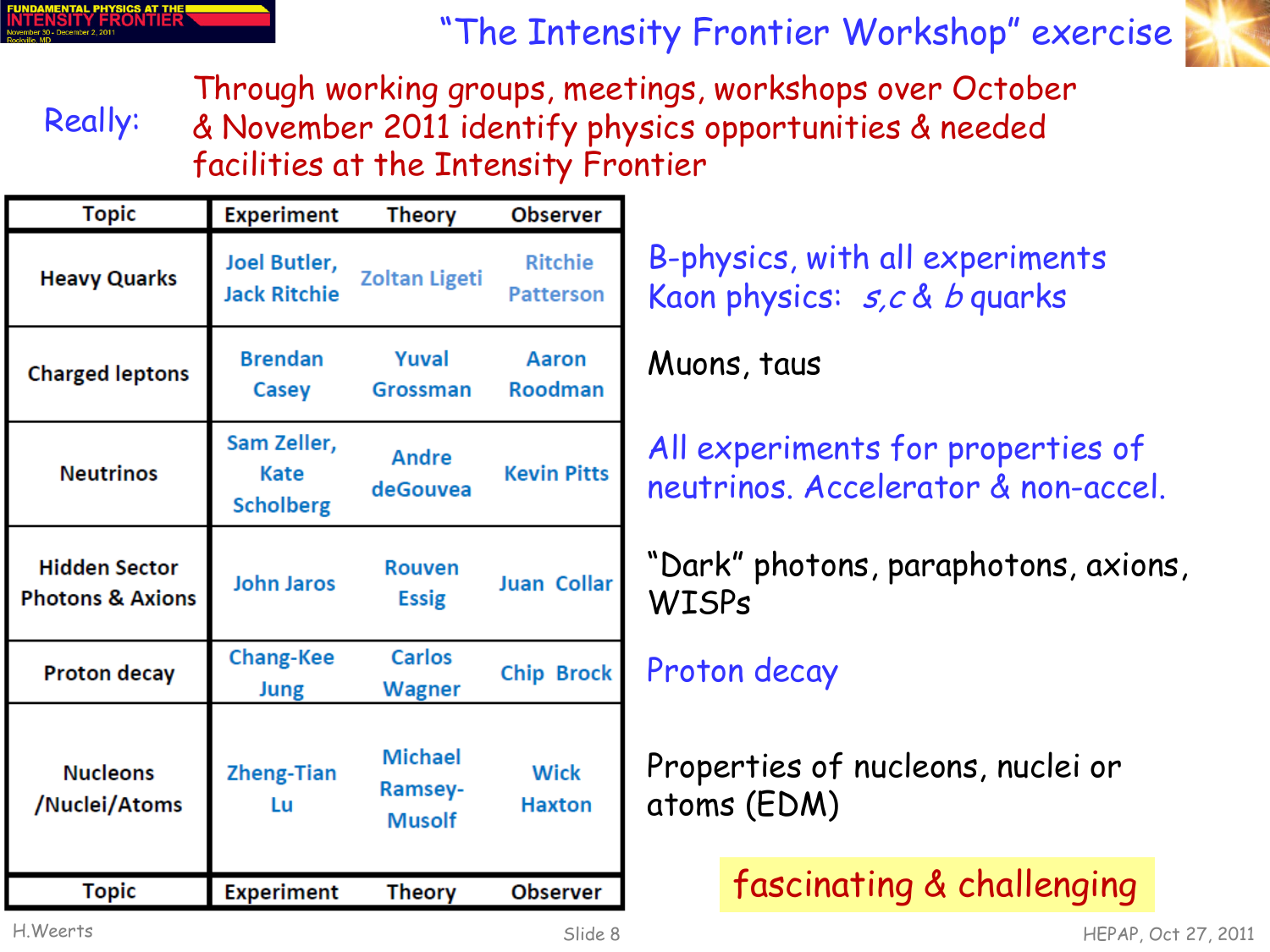| UNDAMENTAL PHYSICS AT THE I   |  |  |
|-------------------------------|--|--|
| <b>NTENSITY FRONTIER</b>      |  |  |
| ovember 30 - December 2, 2011 |  |  |

Really:

"The Intensity Frontier Workshop" exercise



Through working groups, meetings, workshops over October & November 2011 identify physics opportunities & needed facilities at the Intensity Frontier

| <b>Topic</b>                                        | <b>Experiment</b>                       | <b>Theory</b>                              | <b>Observer</b>                    |
|-----------------------------------------------------|-----------------------------------------|--------------------------------------------|------------------------------------|
| <b>Heavy Quarks</b>                                 | Joel Butler,<br><b>Jack Ritchie</b>     | <b>Zoltan Ligeti</b>                       | <b>Ritchie</b><br><b>Patterson</b> |
| <b>Charged leptons</b>                              | <b>Brendan</b><br>Casey                 | Yuval<br><b>Grossman</b>                   | Aaron<br><b>Roodman</b>            |
| <b>Neutrinos</b>                                    | Sam Zeller,<br>Kate<br><b>Scholberg</b> | <b>Andre</b><br>deGouvea                   | <b>Kevin Pitts</b>                 |
| <b>Hidden Sector</b><br><b>Photons &amp; Axions</b> | <b>John Jaros</b>                       | <b>Rouven</b><br><b>Essig</b>              | <b>Juan Collar</b>                 |
| <b>Proton decay</b>                                 | <b>Chang-Kee</b><br>Jung                | <b>Carlos</b><br>Wagner                    | <b>Chip Brock</b>                  |
| <b>Nucleons</b><br>/Nuclei/Atoms                    | <b>Zheng-Tian</b><br>Lu                 | <b>Michael</b><br>Ramsey-<br><b>Musolf</b> | <b>Wick</b><br><b>Haxton</b>       |
| <b>Topic</b>                                        | <b>Experiment</b>                       | <b>Theory</b>                              | <b>Observer</b>                    |

Summarize findings, more community input & inform community at **Intensity** Frontier workshop: Nov 30-Dec 2, 2011, Rockville, MD

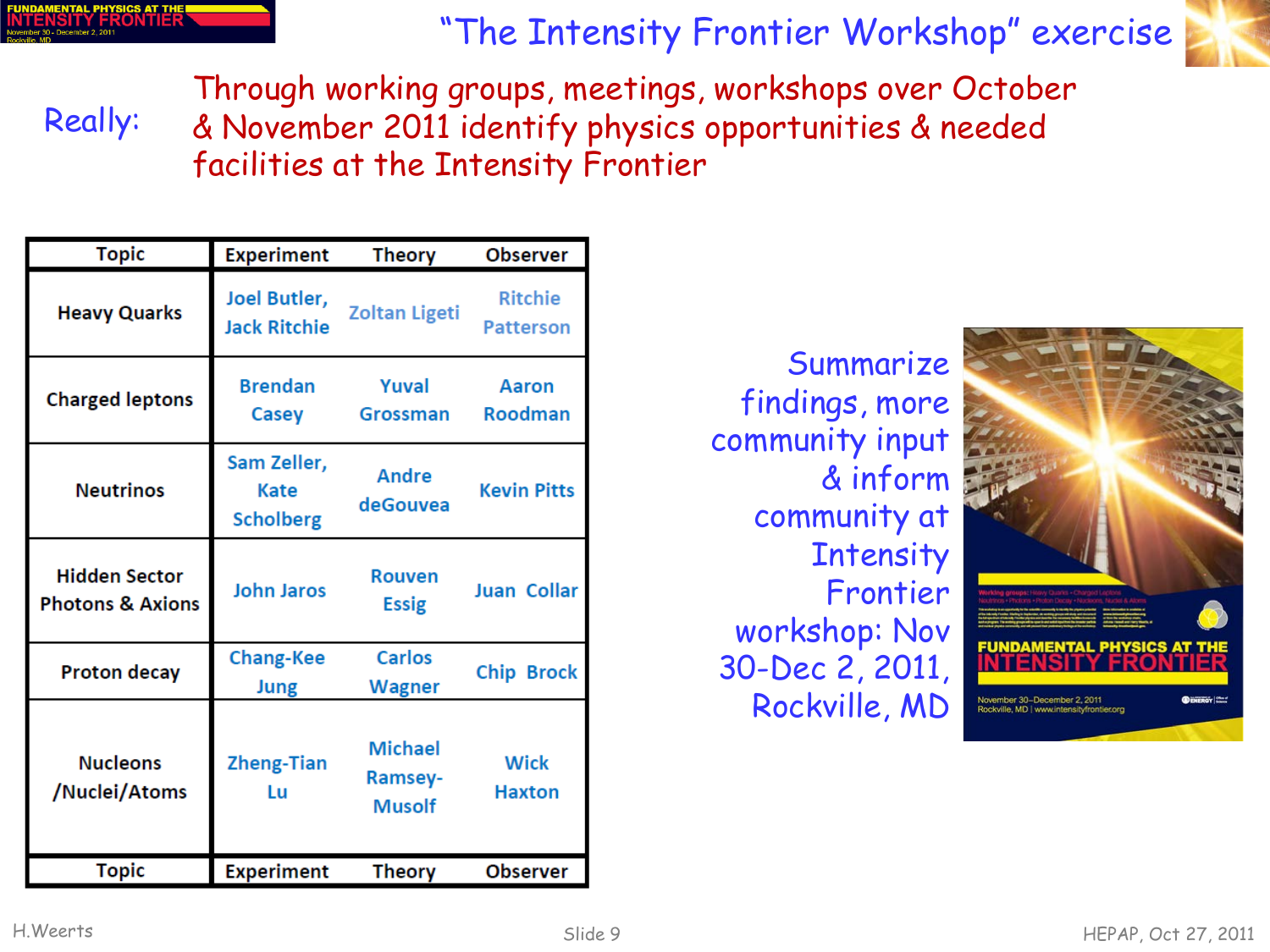| 'UNDAMENTAL PHYSICS AT THEI   |  |  |
|-------------------------------|--|--|
| <b>NTENSITY FRONTIER`</b>     |  |  |
| ovember 30 - December 2, 2011 |  |  |

Really:

"The Intensity Frontier Workshop" exercise



Through working groups, meetings, workshops over October & November 2011 identify physics opportunities & needed facilities at the Intensity Frontier

| <b>Topic</b>                                        | <b>Experiment</b>                       | <b>Theory</b>                              | <b>Observer</b>                    |
|-----------------------------------------------------|-----------------------------------------|--------------------------------------------|------------------------------------|
| <b>Heavy Quarks</b>                                 | Joel Butler,<br><b>Jack Ritchie</b>     | <b>Zoltan Ligeti</b>                       | <b>Ritchie</b><br><b>Patterson</b> |
| <b>Charged leptons</b>                              | <b>Brendan</b><br>Casey                 | Yuval<br>Grossman                          | Aaron<br><b>Roodman</b>            |
| <b>Neutrinos</b>                                    | Sam Zeller,<br>Kate<br><b>Scholberg</b> | Andre<br>deGouvea                          | <b>Kevin Pitts</b>                 |
| <b>Hidden Sector</b><br><b>Photons &amp; Axions</b> | <b>John Jaros</b>                       | <b>Rouven</b><br><b>Essig</b>              | <b>Juan Collar</b>                 |
| <b>Proton decay</b>                                 | <b>Chang-Kee</b><br>Jung                | Carlos<br>Wagner                           | <b>Chip Brock</b>                  |
| <b>Nucleons</b><br>/Nuclei/Atoms                    | <b>Zheng-Tian</b><br>Lu                 | <b>Michael</b><br>Ramsey-<br><b>Musolf</b> | <b>Wick</b><br><b>Haxton</b>       |
| <b>Topic</b>                                        | <b>Experiment</b>                       | <b>Theory</b>                              | <b>Observer</b>                    |



Write document based on exercise plus workshop. Deliver end of January 2012.

Two documents: 1) Technical for HEP & 2) brochure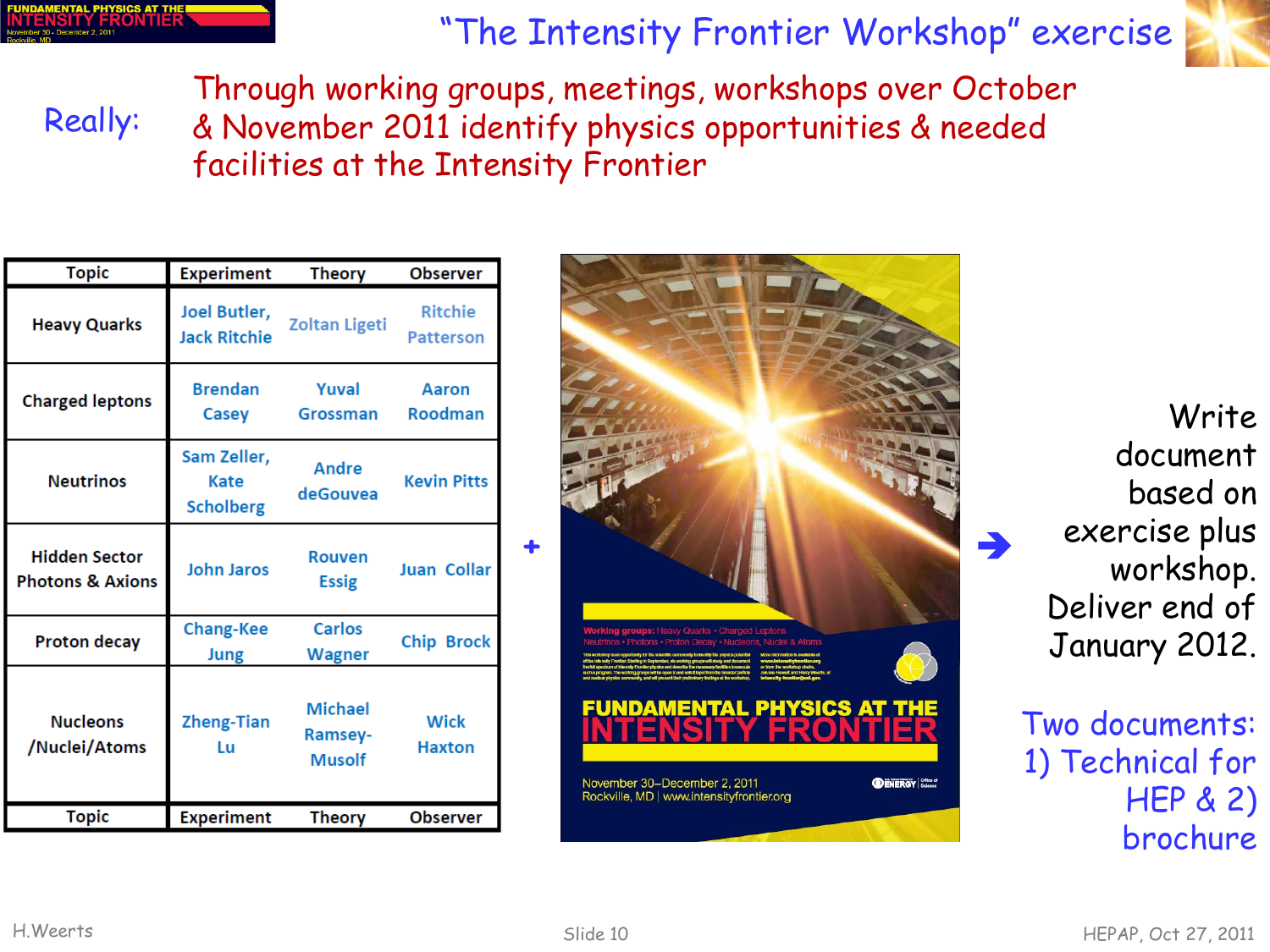|               |                                | <b>FUNDAMENTAL PHYSICS AT THE!</b> |  |  |
|---------------|--------------------------------|------------------------------------|--|--|
|               |                                | <b>INTENSITY FRONTIER</b>          |  |  |
| Doctorillo MD | November 30 - December 2, 2011 |                                    |  |  |



| Date             | <b>Action</b>                                                          |                                              |
|------------------|------------------------------------------------------------------------|----------------------------------------------|
| Jun 24, 2011     | Chairs identified, HEPAP meeting                                       |                                              |
| July-August      | Charge, identify working groups,<br>conveners, posters, web site, etc. | 20 conveners                                 |
| Sept 13, 2011    | First conveners meeting, every other<br>week                           | Working groups start                         |
| ~Sept 20, 2011   | DPF & DNP Announcement out,<br>poster, web site up                     | Posters sent, WEB site,<br>registration etc. |
| October 24, 2011 | Neutrino working group meeting at<br>FNAL                              | 119 register, $\sim$ 100<br>attended         |
| Oct 25, 2011     | Meet with ~90 students/postdoc at<br>FNAL                              | B.Casey & S.Zeller<br>organized              |
| October 26,2011  | In person meeting of conveners                                         |                                              |
| October 27, 2011 | <b>HEPAP</b>                                                           |                                              |

All working groups are meeting, have invited/inviting speakers for the workshop, have contacted experiments/groups, requesting input, 1-2 pagers

Bi-weekly meetings of all working group conveners Weekly meetings with DOE HEP ( organization, needs)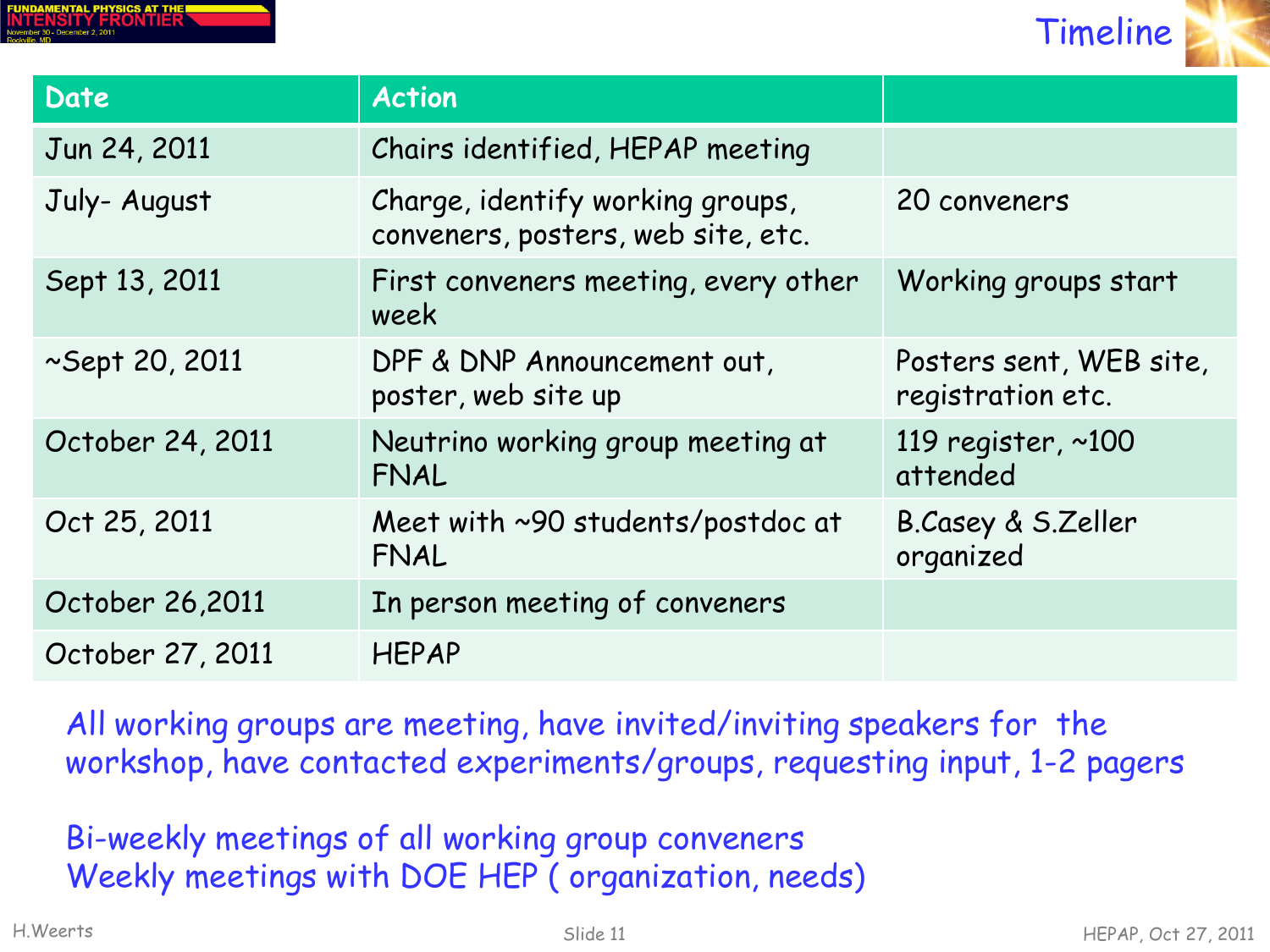| FUNDAMENTAL PHYSICS AT THE!            |  |  |
|----------------------------------------|--|--|
| <b>INTENSITY FRONTIER</b>              |  |  |
| November 30 - December 2, 2011<br>---- |  |  |

## Workshop draft agenda outline



|                                                                                             | Date         | Agenda                       | <b>Session</b> |
|---------------------------------------------------------------------------------------------|--------------|------------------------------|----------------|
|                                                                                             | Nov 30, 2011 | Intro & working group status | plenary        |
|                                                                                             |              | <b>Working groups</b>        | parallel       |
|                                                                                             |              | <b>Working groups</b>        | parallel       |
|                                                                                             | Dec 1, 2011  | Working groups               | parallel       |
| <b>DAMENTAL PHYSICS AT</b>                                                                  | Dec 2, 2011  | Key-note overview talks      | plenary        |
| <b>Oraznov</b><br>November 30-December 2, 2011<br>Rockville, MD   www.intensityfrontier.org |              | Working group summaries      | plenary        |

Expect attendance from DOE Office of Science, not just HEP and NP plus congressional staffers, OSTP and others

Impression left by us( HEP) on that day important.

Last

day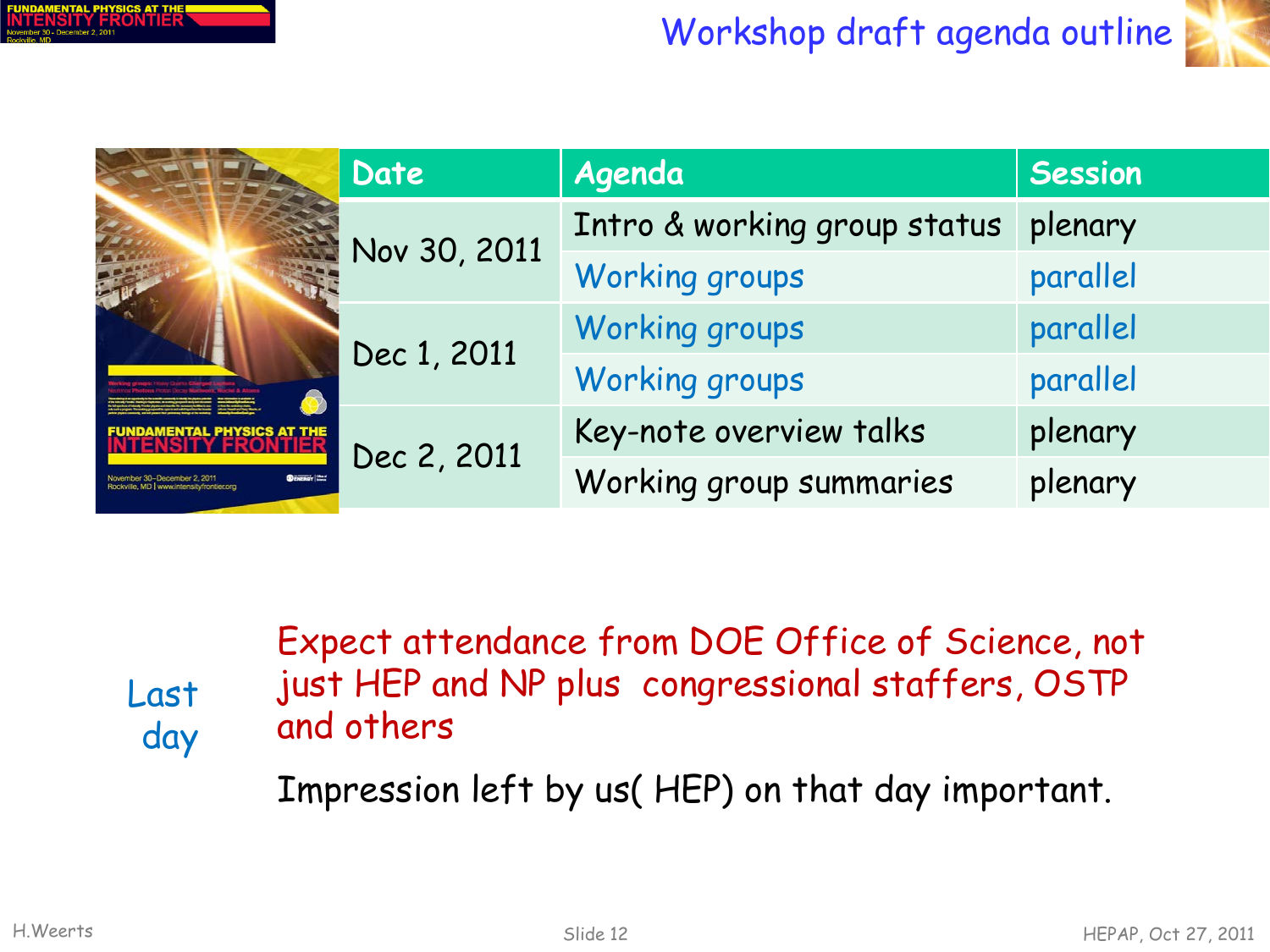

### The Intensity Frontier Workshop



### Goals one more time:

1. Document ( in one coherent

document) the physics /science opportunities at the Intensity Frontier.

- 2. Identify experiments and facilities needed for components of program
- 3. Demonstrate that community is interested/wants to do the Intensity Frontier physics

Working groups & workshop

Critical for success

### Demonstrate item 3

- Activities during October & November
- Community involvement in them
- Document those activities
- Others ……… **suggestions ?**
- •
- **Registration for workshop**
- **Attendance at the workshop**

**Critical…**

Today: 175